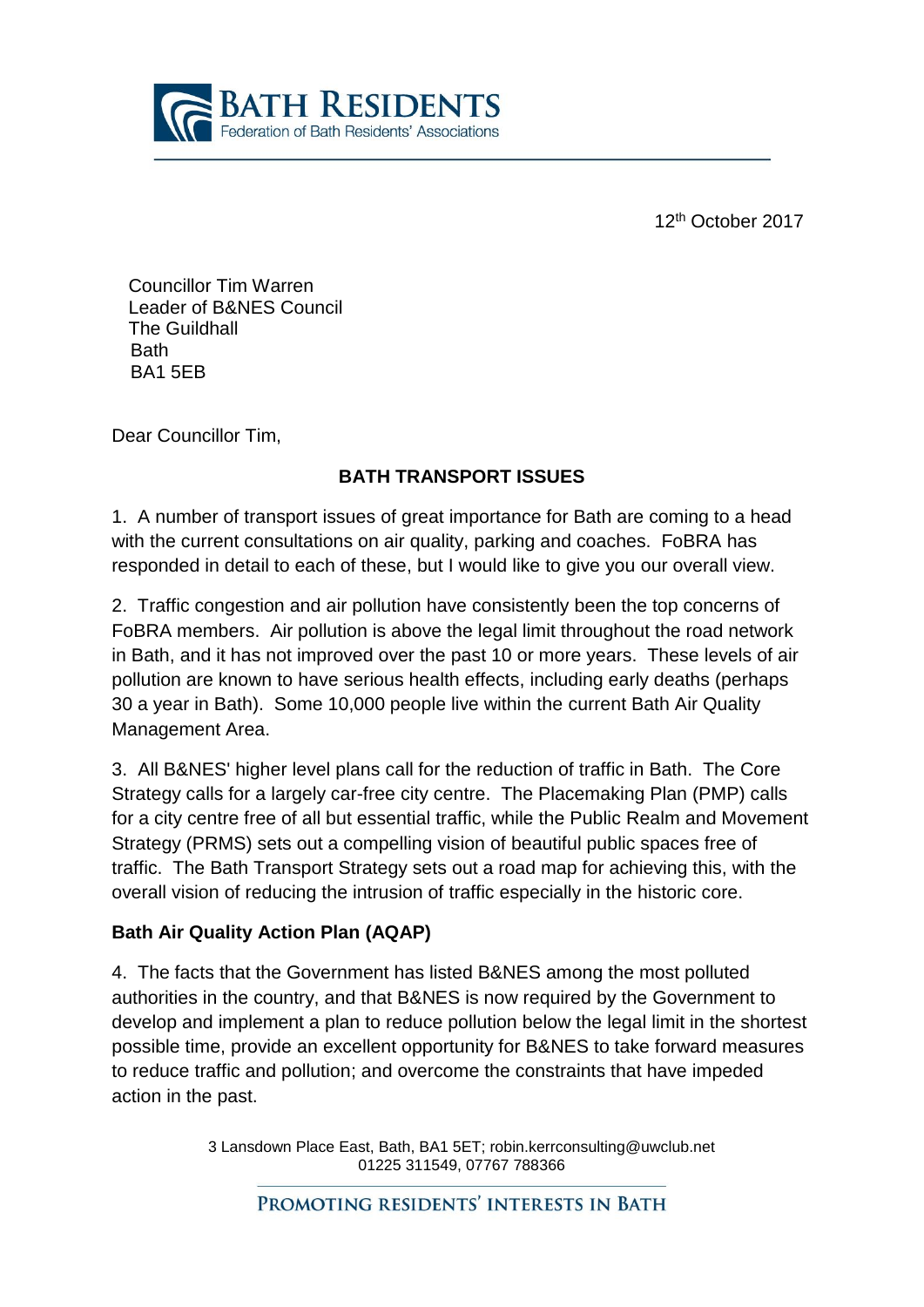5. 92% of air pollution in Bath is caused by traffic. Action must therefore be focused on reducing traffic volumes, particularly the most polluting diesel vehicles. The new consultation paper is a step forward from the 2011 AQAP, as it does now address traffic reduction measures, most of them based on the Bath Transport Strategy which was agreed with all-party support in 2014. However, unless B&NES Council actually implements these measures, nothing will change; and the Council will fail to meet the objective set by the Government to 'develop and implement a plan designed to deliver compliance in the shortest time possible'. The measures in the draft AQAP must have specific timescales attached to them, and these should be incorporated into a comprehensive transport plan.

# **Parking**

6. We have long been urging B&NES Council to reduce traffic congestion and air pollution by means of traffic management and reduced visitor parking in the city centre. Both are part of the Bath Transport Strategy. We broadly welcome the parking strategy, including its recognition of the need "to reduce the level of intrusion of vehicles into urban centres, reflecting concerns about the impact of traffic congestion on the environment and air quality, as well as the need to protect the historic fabric of the World Heritage Site in Bath".

7. We welcome the Hierarchy of Kerb Space, which places resident parking above short-stay parking and long-stay parking. However, the Hierarchy is not being followed in the Central Controlled Parking Zone (CPZ), where residents have almost no priority despite this being the most densely residential part of the city. On-street parking in the central area should be reserved mainly for residents and other essential users listed in the Hierarchy, such as the disabled. This would also contribute significantly to the reduction of congestion and air pollution, as it would deter visitors from driving round and round looking for a space.

# **Coaches**

8. By contrast, the coach parking strategy is totally flawed. It fails to recognise the severe adverse impact of coach traffic on the city, to analyse the contribution that coaches are claimed to make to the economy, or to attempt to strike any kind of balance between the two. Essentially, the approach has been to ask what the coach operators, drivers and passengers want, and accommodate them without regard to the impact on the city or its residents. Surveys were conducted of the views of coach companies, drivers and passengers, but none of Bath residents. In the view of many residents (and some businesses), coaches are a plague.

9. The strategy proposes that coaches should continue to come into the very heart of the city and drop off just metres from some of the Key Elements of the World Heritage Site such as the Roman Baths, the Abbey and North Parade. Coach demand is forecast to increase by 24% by 2026, but the strategy seems to suggest that this increase is simply to be accommodated. These proposals are completely incompatible with Council's policies to cut air pollution and reduce traffic, especially